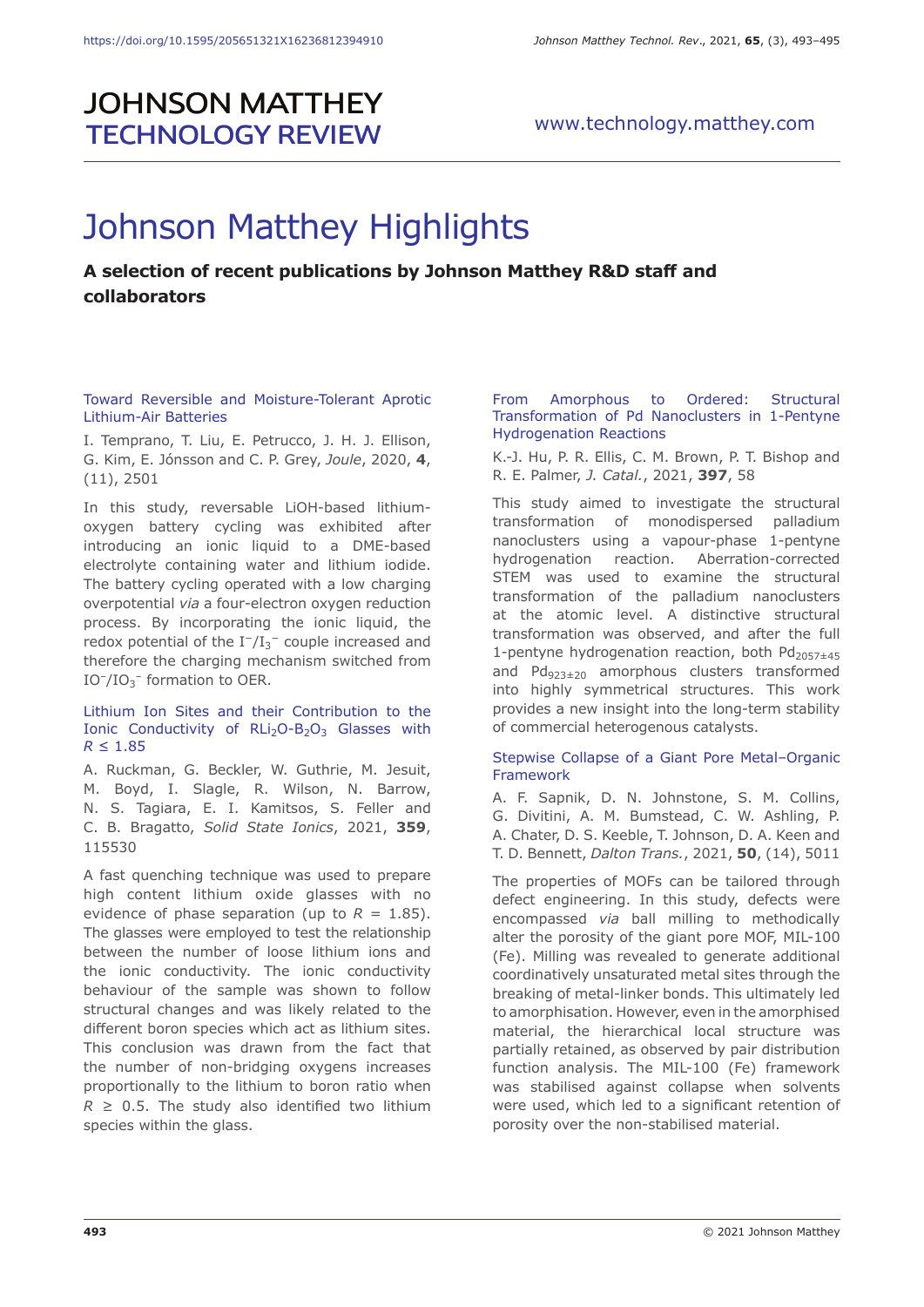#### Enantio-Complementary Continuous-Flow Synthesis of 2-Aminobutane Using Covalently Immobilized Transaminases

C. M. Heckmann, B. Dominguez and F. Paradisi, *ACS Sustain. Chem. Eng.*, 2021, **9**, (11), 4122

This work studied the synthesis of 2-aminobutane, one of the smallest chiral amines, using transaminases. Two transaminase candidates were identified after screening. These were a precommercial (*R*)-selective transaminase from Johnson Matthey (\*RTA-X43) and an (*S*)-selective transaminase from *Halomonas elongata* (HEwT). The enantioselectivity of HEwT was enhanced from 45% to 99.5% enantiomeric excess. The candidates were covalently immobilised, leading to the synthesis of both enantiomers of 2-aminobutane on a multigram scale. The *E*-factors, including immobilisation and waste generated through enzyme expression, were 48 for the synthesis of (*S*)-2-aminobutane and 55 for the synthesis of (*R*)-2-aminobutane. The atom economy of the process was 56%.

#### Multiscale Modeling and Analysis of Pressure Drop Contributions in Catalytic Filters

M. Leskovjan, J. Němec, M. Plachá, P. Kočí, M. Isoz, M. Svoboda, V. Novák, E. Price and D. Thompsett, *Ind. Eng. Chem. Res.*, 2021, **60**, (18), 6512

A multiscale modelling methodology was used for the prediction of filter pressure loss, dependent on the microscopic structure of the wall (i.e. catalytic coating) and the monolith channel geometry. The process was based on a mixture of a 1D+1D model of the filter channels and a 3D pore-scale model of flow through the wall, reconstructed from XRT. Several experiments were performed on SiC filter and cordierite samples with varying catalyst distributions and pore sizes. To determine individual pressure drop contributions (inlet and outlet, wall and channel), investigations were completed at different filter lengths and gas flow rates. The predicted pressure drop agreed well with the experiments and displayed the strong impact of the coating location.

#### Use of 3D-Printed Mixers in Laboratory Reactor Design for Modelling of Heterogeneous Catalytic **Converters**

M. Walander, A. Nygren, J. Sjöblom, E. Johansson, D. Creaser, J. Edvardsson, S. Tamm and B. Lundberg, *Chem. Eng. Process. Process Intensif.*, 2021, **164**, 108325

This study presents a new method for identifying radial concentration maldistribution in synthetic catalyst activity test (SCAT) benches. A static mixer of the authors' design was 3D printed and inserted upstream the test sample (**Figure 1**). The mixer resolved a radial concentration maldistribution. A



Fig. 1. Reprinted from M. Walander *et al*., *Chem. Eng. Process. Process Intensif*., 2021, **164**, 108325, Copyright (2021), with permission from Elsevier

3D CFD model and classical Aris-Taylor calculations were used to compare the axial dispersion of a remixed SCAT bench and an injection-based SCAT bench. In terms of pulse broadening and time delay, the premixed design was inferior to the injectionbased design with the use of a static mixer.

#### Application of Hydrodynamic Lubrication in Discrete Element Method (DEM) Simulations of Wet Bead Milling Chambers

R. Cabiscol, T. Jansen, M. Marigo and C. Ness, *Powder Technol.*, 2021, **384**, 542

The authors present a DEM simulation for a laboratory scale mill, which includes pairwise hydrodynamic lubrication in addition to frictional forces. A systematic model calibration against the laboratory mill at variable operation conditions (such as feed viscosities and rotation speeds) was exhibited. Further investigation into the local distribution of collisions along the mill chamber and the differences in energy dissipation modes showed that the majority of energy dissipation was attributed to interparticle forces acting tangentially. Conversely, highly energetic collisions that are reliant on interbed mobility and free flows were relatively unimportant.

#### Transport Studies of NaPF<sub>6</sub> Carbonate Solvents-Based Sodium Ion Electrolytes

D. Morales, L. G. Chagas, D. Paterno, S. Greenbaum, S. Passerini and S. Suarez, *Electrochim. Acta*, 2021, **377**, 138062

The bulk and local transport properties of 1 M NaP $F_6$ in binary and ternary solvents, along with their 2 wt% FEC modulated versions, was investigated.  $1H$ ,  $19F$  and  $23Na$  NMR spin-lattice relaxation time  $(T<sub>1</sub>)$  was determined along with chemical shift,